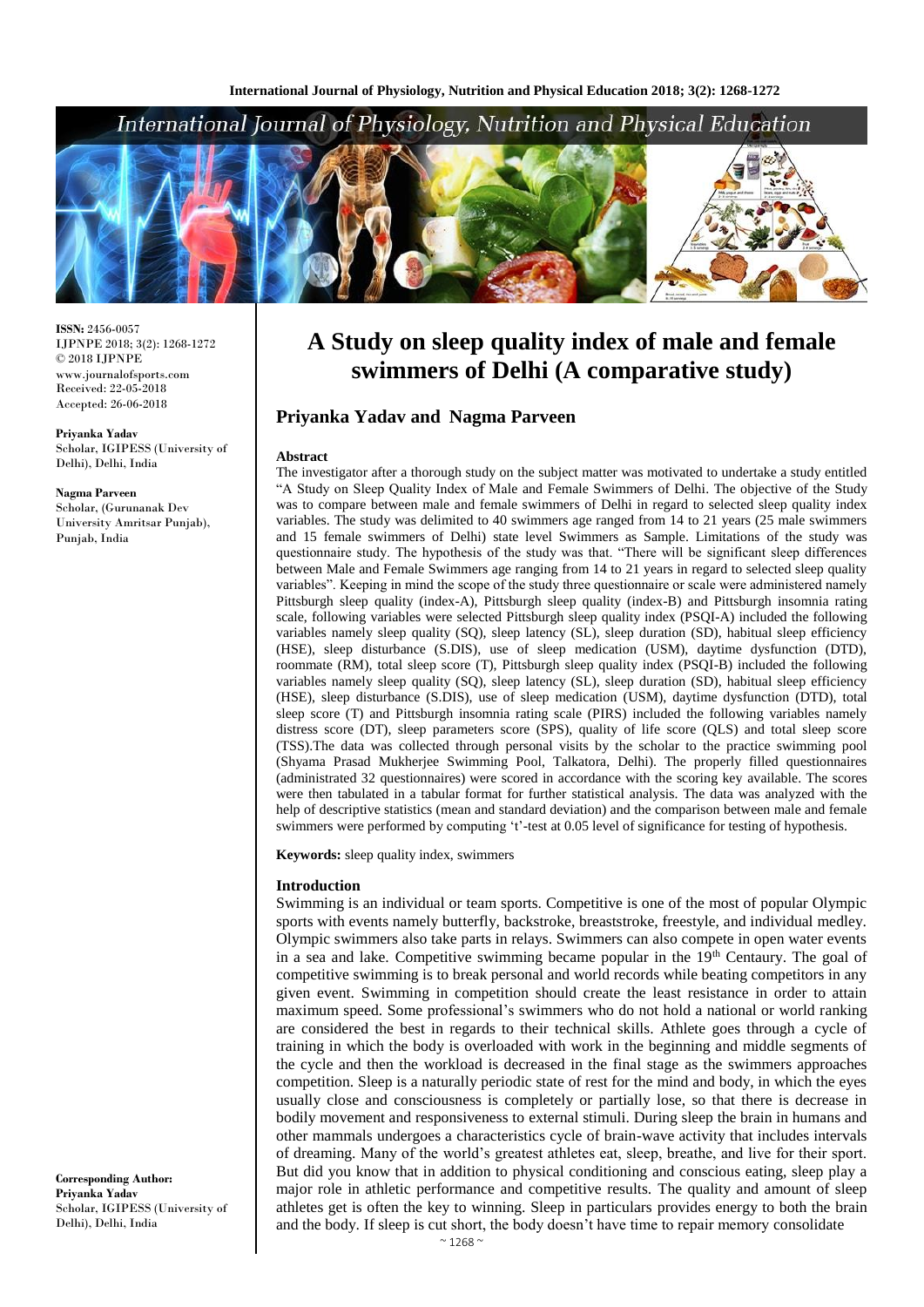memory and release hormones. A study in journal sleep confirms the role of sleep in performance with results that show declines in splits-second decision making following poor sleep.

#### **Materials and Methods**

The researcher had selected 40 swimmers age ranged from 14 to 21 years. The study was delimited to 25 male swimmers and 15 female swimmers of Delhi. There was state level swimmers as sample. The purposive sampling technique was used to select subjects. The data was analyzed with the help of descriptive statistics (mean and standard deviation) and the comparison between male and female swimmers were performed by computing 't'-test at 0.05 level of significance for testing of hypothesis.

# **Tool**

According to the study three questionnaire or scale were administered namely Pittsburgh sleep quality (index-A), Pittsburgh sleep quality (index-B) and Pittsburgh insomnia rating scale.

# **Procedure**

The data was collected through personal visits by the scholar to the practice swimming pool (Shyama Prasad Mukherjee Swimming Pool, Talkatora, Delhi). The direction and instruction given by researcher carefully. The properly filled questionnaires were scored in accordance with the scoring key available.

# **Statistical Analysis**

The data was analyzed with the help of descriptive statistics (mean and standard deviation) and the comparison between male and female swimmers were performed by computing 't' test at 0.05 level of significance for testing of hypothesis.

**Table 1:** Descriptive Statistics of selected Variable of Pittsburgh Sleep Quality Index (PSQI-A)

| SR. No         | <b>Variable</b>           | Gender | N  | Mean | <b>Std. Deviation</b> | <b>Std. Error Mean</b> |
|----------------|---------------------------|--------|----|------|-----------------------|------------------------|
|                |                           | Male   | 25 | 1.04 | .611                  | .122                   |
|                | Sleep quality             | Female | 15 | .08  | .561                  | .145                   |
| $\overline{c}$ | Sleep Latency             | Male   | 25 | 1.24 | 1.052                 | .210                   |
|                |                           | Female | 15 | .73  | .594                  | .153                   |
| 3              | Sleep duration            | Male   | 25 | 1.16 | .688                  | .138                   |
|                |                           | Female | 15 | .67  | .724                  | .187                   |
| $\overline{4}$ | Habitual sleep efficiency | Male   | 25 | .00. | .000                  | .067                   |
|                |                           | Female | 15 | .07  | .258                  | .115                   |
| 5              | Sleep Disturbance         | Male   | 25 | 1.40 | .577                  | .115                   |
|                |                           | Female | 15 | 1.47 | .640                  | .165                   |
| 6              | Use of sleep medication   | Male   | 25 | .20  | .707                  | .141                   |
|                |                           | Female | 15 | .00. | .000                  | .000                   |
| 7              | Day Time Dysfunction      | Male   | 25 | 1.48 | .963                  | .193                   |
|                |                           | Female | 15 | .87  | .834                  | .215                   |
| 8              | Roommate                  | Male   | 25 | .84  | .746                  | .149                   |
|                |                           | Female | 15 | .93  | .594                  | .153                   |
| 9              | Total sleep               | Male   | 25 | 7.36 | 2.871                 | .574                   |
|                | score                     | Female | 15 | 5.53 | 2.475                 | .639                   |

**Note:** N=40; N1 (Male) =25; N2 (Female) = 15

According to Table1, the mean and standard deviation (M- +S.D) score of sleep quality of male was 1.04-+.61, sleep quality of female was .80-+ .56, sleep of male was 1.24-  $=+1.05$ , sleep latency of female was .73 $=$  .59, sleep duration of male was 1.16-+ .68, sleep duration of female was .67-+ .72, habitual sleep efficiency of male was .00-+, habitual sleep efficiency of female was .07-+.25. Sleep disturbance of male was 1.40-+ .577, sleep disturbance of female was 1.47-+ .64. Use of sleep medication of male was .20-+ .70 medication of female was .00-+ .00. Day time dysfunction of male was 1.48-+.963. Day time dysfunction of female was .87-+.83 roommate of male was .84-+ .74, roommate of female was .93-+ .594. Total of male was 7.36 -+ 2.87, total of female was 5.53-+ 2.47.

| S. No.         | <b>Variable</b>   | T             | df     | $Sig. (2-tailed)$ | <b>Mean Difference</b> | <b>Std. Error Difference</b> |
|----------------|-------------------|---------------|--------|-------------------|------------------------|------------------------------|
| 1.             | Age               | $-.828$ (NS)  | 38     | .413              | $-.593$                | .716                         |
|                |                   | $-.739$ (NS)  | 20.640 | .468              | $-.593$                | .802                         |
|                | Sleep             | 1.239 (NS)    | 38     | .223              | .240                   | .194                         |
| $\overline{c}$ | Quality           | 1.267 (NS)    | 31.680 | .214              | .240                   | .189                         |
| 3.             | Sleep             | 1.704(NS)     | 38     | .097              | .507                   | .297                         |
|                | Latency           | $1.946(*)$    | 37.923 | .059              | .507                   | .260                         |
| 4.             | Sleep             | $2.154(*)$    | 38     | .038              | .493                   | .229                         |
|                | Duration          | $2.126$ (NS)  | 28.423 | .042              | .493                   | .232                         |
| 5.             | Habitual Sleep    | $-1.032$ (NS) | 38     | .201              | $-.067$                | .051                         |
|                | Efficiency        | $-1.000(NS)$  | 14.000 | .334              | $-.067$                | .067                         |
|                | Sleep             | $-.340(NS)$   | 38     | .736              | $-.067$                | .196                         |
| 6.             | Distribution      | $-.331(NS)$   | 27.226 | .743              | $-.067$                | .202                         |
| 7.             | Use of sleep      | 1.090(NS)     | 38     | .283              | .200                   | .184                         |
|                | Medication        | $1.414$ (NS)  | 24.000 | .170              | .200                   | .141                         |
| 8.             | Day Time          | $2.047(*)$    | 38     | .048              | .613                   | .300                         |
|                | Dysfunction       | $2.1249(*)$   | 33.025 | .041              | .613                   | .289                         |
| 9.             | Roommate          | $-.412$ (NS)  | 38     | .683              | $-.093$                | .227                         |
|                |                   | $-.436$ (NS)  | 34.852 | .665              | $-.093$                | .214                         |
|                |                   | $2.048(*)$    | 38     | .048              | 1.827                  | .892                         |
| 10.            | Total sleep Score | $2.127(*)$    | 33.133 | .041              | 1.827                  | .859                         |

**Note:** N=40; N1 (Male) =25; N2 (Female) =15; (\*)= significant at 0.05 level;(NS)= Non significant at 0.05 level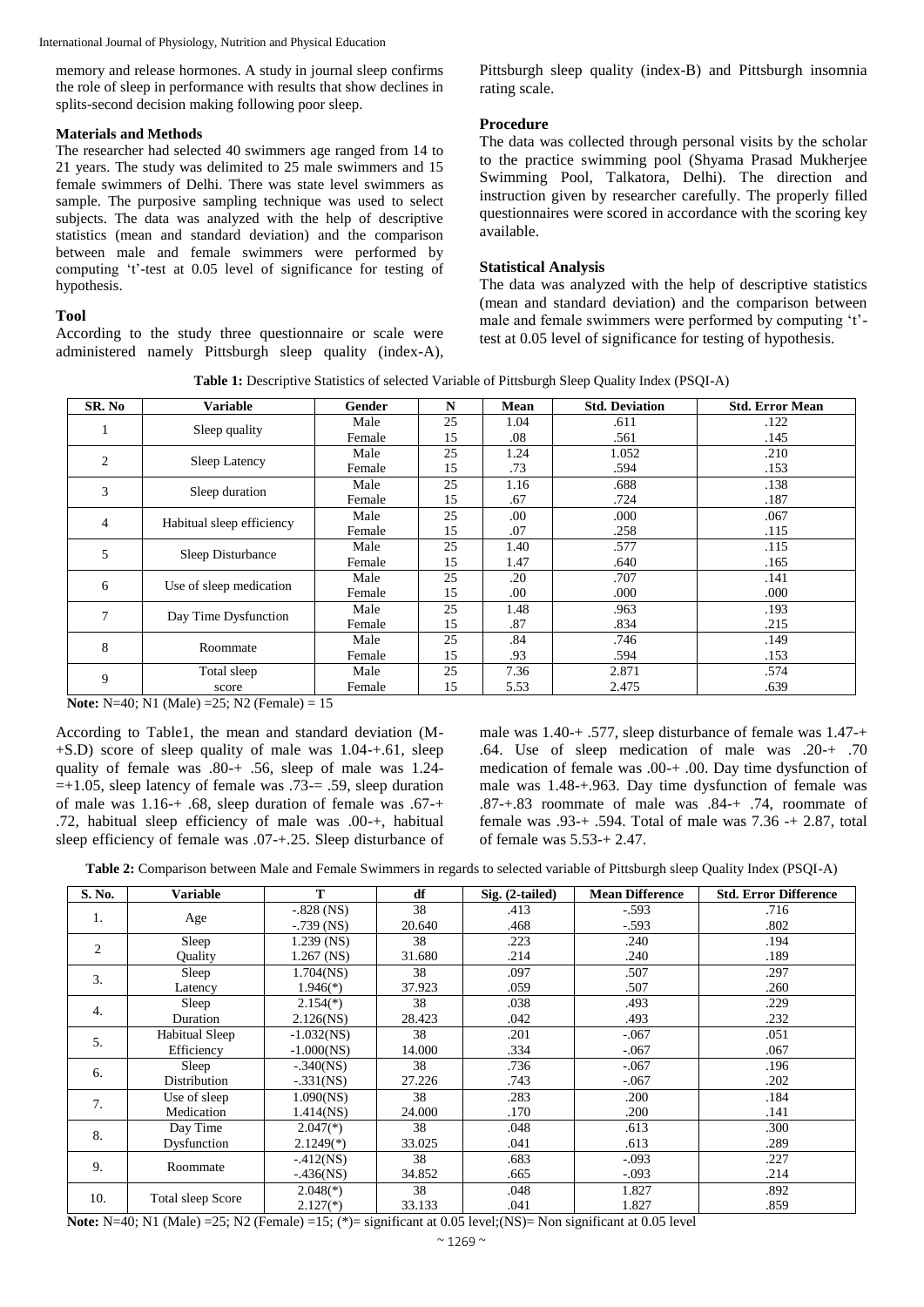According to the Table 2 the variable namely sleep quality (t=1.239), habitual sleep efficiency (t=-1.000), sleep disturbance (t= $-0.340$ ), use of sleep medication (t= $1.414$ ), found to be statistically insignificant (not different) at 0.05 level were as variable namely sleep latency (t=1.946), sleep duration ( $t=2.154$ ), day time dysfunction ( $t=2.047$ ), total sleep score  $(t=2.045)$  are found to be statistically significant at 0.05 level of significant.

**Table 3:** Descriptive Statistics of selected variable of Pittsburgh sleep quality index (PSQI-B)

| S. No. | <b>Variable</b>   | Gender | N  | Mean  | <b>Std. Deviation</b> | <b>Std. Error Mean</b> |
|--------|-------------------|--------|----|-------|-----------------------|------------------------|
|        | Sleep Quality     | Male   | 25 | 1.040 | .611                  | .122                   |
| 1.     |                   | Female | 15 | .800  | .560                  | .144                   |
| 2.     | Sleep             | Male   | 25 | 1.240 | 1.052                 | .210                   |
|        | Latency           | Female | 15 | .733  | .593                  | .153                   |
| 3.     | Sleep             | Male   | 25 | 1.160 | .688                  | .137                   |
|        | Duration          | Female | 15 | .667  | .723                  | .186                   |
|        | Habitual Sleep    | Male   | 25 | .000  | .000                  | .000                   |
| 4.     | Efficiency        | Female | 15 | .067  | .258                  | .066                   |
|        | Sleep             | Male   | 25 | 1.400 | .577                  | .115                   |
| 5.     | Distribution      | Female | 15 | 1.467 | .639                  | .165                   |
|        | Use of sleep      | Male   | 25 | .200  | .707                  | .141                   |
| 6.     | Medication        | Female | 15 | .000  | .000                  | .000                   |
| 7.     | Day Time          | Male   | 25 | 1.480 | .962                  | .192                   |
|        | Dysfunction       | Female | 15 | .867  | .833                  | .215                   |
| 8.     | Total sleep Score | Male   | 25 | 6.520 | 2.518                 | .503                   |
|        |                   | Female | 15 | 4.600 | 2.323                 | .600                   |

**Note:** N=40; N1 (Male) =25; N2(Female)=15

According to the table 3 the Mean and standard deviation (M-  $=$  S.D) score of sleep quality of male was 1.04-+ .61, sleep quality of female was .80-+.56, sleep latency of male was  $1.24-+1.05$ , sleep latency of female was  $.73-+ .59$ , sleep duration of male was 1.16-+ .68 sleep duration of female was .66 -+ .72, habitual sleep efficiency of male was .00-+ .00, habitual sleep efficiency of female was .006-+ .25, sleep disturbance of male was 1.40-+ .57, sleep disturbance of female was 1.46-+ .63, use of sleep medication of male was  $.20-+$ .70, use of sleep medicatipon of female was  $.00-+$ .00, day time dysfunction of male was 1.48-+.96, day time dysfunction of female was .86, total of male was 6.52-+2.51, total of female was 4.60-+2.32.

**Table 4:** Comparision between Male and Female Swimmers in regards to selected Variables of Pittsburgh Sleep Quality Index (PSQI)-B

| S. No. | <b>Variable</b>       | т             | df     | $Sig. (2-tailed)$ | <b>Mean Difference</b> | <b>Std. Error Difference</b> |
|--------|-----------------------|---------------|--------|-------------------|------------------------|------------------------------|
| 1.     |                       | $-.828$ (NS)  | 38     | .413              | $-.593$                | .716                         |
|        | Age                   | $-.739$ (NS)  | 20.640 | .468              | $-.593$                | .802                         |
| 2      | Sleep                 | $1.239$ (NS)  | 38     | .223              | .240                   | .194                         |
|        | Ouality               | $1.267$ (NS)  | 31.680 | .214              | .240                   | .189                         |
| 3.     | Sleep                 | $1.704$ (NS)  | 38     | .097              | .507                   | .297                         |
|        | Latency               | $1.946(*)$    | 37.923 | .059              | .507                   | .260                         |
| 4.     | Sleep                 | $2.154(*)$    | 38     | .038              | .493                   | .229                         |
|        | Duration              | 2.126(NS)     | 28.423 | .042              | .493                   | .232                         |
| 5.     | <b>Habitual Sleep</b> | $-1.032$ (NS) | 38     | .201              | $-.067$                | .051                         |
|        | Efficiency            | $-1.000(NS)$  | 14.000 | .334              | $-.067$                | .067                         |
| 6.     | Sleep                 | $-.340(NS)$   | 38     | .736              | $-.067$                | .196                         |
|        | Distribution          | $-.331(NS)$   | 27.226 | .743              | $-.067$                | .202                         |
| 7.     | Use of sleep          | 1.090(NS)     | 38     | .283              | .200                   | .184                         |
|        | Medication            | 1.414(NS)     | 24.000 | .170              | .200                   | .141                         |
| 8.     | Day Time              | $2.047(*)$    | 38     | .048              | .613                   | .300                         |
|        | Dysfunction           | $2.124(*)$    | 33.025 | .041              | .613                   | .289                         |
| 9.     | Total sleep Score     | $2.401(*)$    | 38     | .021              | 1.920                  | .799                         |
|        |                       | $2.451(*)$    | 31.548 | .020              | 1.920                  | .783                         |

**Note:** N=40; N1 (Male) =25; N2 (Female)=15;(\*) = Significant at 0.05 level; (NS) =Non significant at 0.05 level

According table 4 the variable namely sleep quality  $(t=1.239)$ , habitual sleep efficiency (t=1.032), sleep disturbance (t=-.340), use of sleep medication  $(t=1.090)$  are found to be statistically insignificant (no different) at 0.05 level were as variable namely sleep latency  $(t=1.704)$ , sleep duration  $(t=$ 2.154), day time dysfunction  $(t=2.047)$  are found to be statistically significant (different) at 0.05 level of significance.

**Table 5:** Descriptive statistics of selected variable of Pittsburgh insomnia rating scale (PIRS)

| S. No. | <b>Variable</b> | Gender |    | <b>Mean</b> | <b>Std. Deviation</b> | <b>Std. Error Mean</b> |
|--------|-----------------|--------|----|-------------|-----------------------|------------------------|
|        | <b>Distress</b> | Male   | 25 | 39.760      | 23.964                | 4.792                  |
| ı.     |                 | Female |    | 30.600      | 19.426                | 5.015                  |
|        | Sleep           | Male   | 25 | 7.160       | 4.160                 | .8320                  |
| ۷.     | Parameters      | Female |    | 4.533       | 2.722                 | .7028                  |
|        |                 | Male   | 25 | 9.875       | 4.571                 | .9331                  |
|        | Quality of life | Female |    | 6.000       | 4.440                 | 1.146                  |
| 4.     | Total sleep     | Male   | 25 | 56.400      | 30.214                | 6.042                  |
|        | Score           | Female |    | 41.133      | 23.234                | 5.999                  |

**Note:** N=40; N1 (Male) = 25; N2 (Female) =15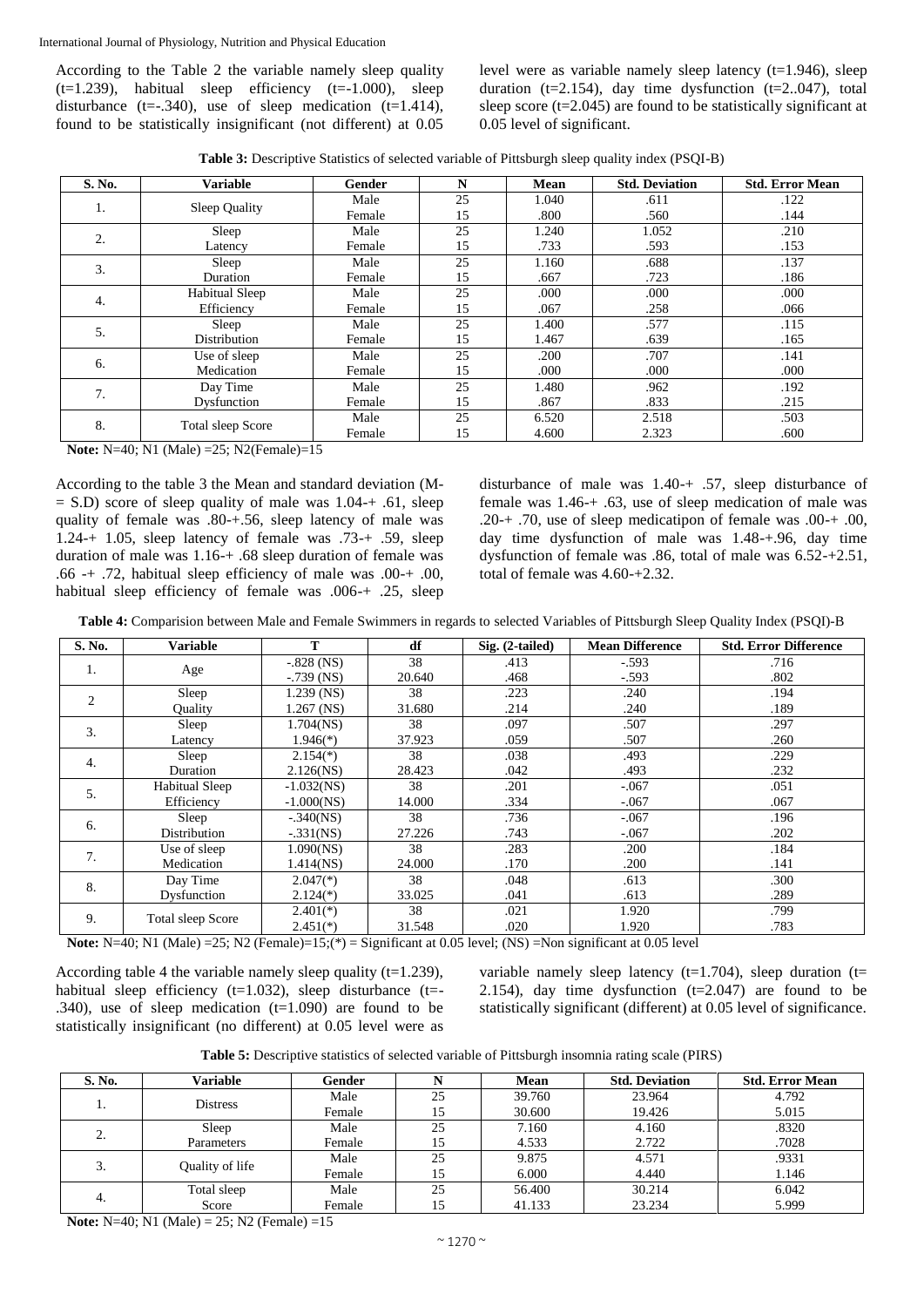According to table  $-5$  the mean and standard deviation (M-+D) Score of age of male was 15.940-+ 1.745, age of female was 16.533-+2.799, distress of male was 39.760 -+ 23.964, distress of female was30.600-+ 19.426 sleep parameter of male was7.160-+ 4.160, sleep parameter of female was 4.533- + 2.722, quality of life of Male was 9.875-+4.571, quality of life of female was 6.000-+ 4.440, total of male was 56.400- +30.214, total of female was 41.133-+3.234.

**Table 6:** Comparison between male and female swimmers in regards to selected variable of Pittsburgh insomnia rating scale (PIRS)

| S. No. | Variable        |              | df     | $Sig. (2-tailed)$ | <b>Mean Difference</b> | <b>Std. Error Difference</b> |
|--------|-----------------|--------------|--------|-------------------|------------------------|------------------------------|
| ı.     | Age             | $-.828$ (NS) | 38     | .413              | $-.593$                | .716                         |
|        |                 | $-.739$ (NS) | 20.640 | .468              | $-.593$                | .802                         |
| ↑      |                 | 1.252 (NS)   | 38     | .218              | 9.160                  | 7.315                        |
|        | <b>Distress</b> | 1.320 (NS)   | 34.472 | .195              | 9.160                  | 6.937                        |
| 3.     | Sleep           | $2.176(*)$   | 38     | .036              | 2.626                  | 1.207                        |
|        | Parameters      | $2.412(*)$   | 37.627 | .021              | 2.626                  | 1.089                        |
| 4.     | Quality of life | $2603(*)$    | 37     | .013              | 3.875                  | 1.488                        |
|        |                 | $2.621(*)$   | 30.536 | .014              | 3.875                  | 1.478                        |
| 5.     | Total sleep     | 1.679(NS)    | 38     | .101              | 15.266                 | 9.094                        |
|        | Score           | 1.793(NS)    | 35.502 | .082              | 15.266                 | 8.515                        |

**Note:** N=40; N1 (Male)= 25; N2(Female)=15; (\*)=significant at 0.05 level; (NS) = Non significant at 0.05 level

According to table -6, "comparison between male and female swimmers in regards to selected variable of Pittsburgh insomnia rating scale (PIRS)" The variable namely age (t=- .828), distress  $(t=1.252)$ , total sleep score  $(t=1.679)$  found to be statistically insignificant (not different) at .05 level were as variable namely sleep parameter  $(t=2.176)$ , quality of life (t=2.603) are found to be statistically ( different) at 0.05 level of significance.

# **Conclusion**

From the findings the following have been concluded

- Male wimmers were superior than that of female swimmers in regards to variable namely sleep duration (SD), day time dysfunction(DTD) and total sleep score (T) OF (PSQI-A).
- Female swimmers were superior than that of male swimmers in regards to variable namely sleep latency (SL). Sleep duration (SD), day time dysfunction (DTD) and total sleep score (T) OF PSQI-A.
- Male swimmers were superior than that of female swimmers in regards to variable namely sleep duration (SD), day time dysfunction (DTD) AND total sleep score (T) OF PSQI-B.
- Female swimmers were superior than that of male swimmers in regards to variable namely sleep latency (SL), Sleep duration (SD), day time dysfunction (DTD) And Total sleep score(T) of PSQI-B.
- Male swimmers were superior than that of female swimmers in regards to variable namely sleep parameter (SP) and quality of life (QL) OF PIRS.
- Female swimmers were superior than that of male swimmers in regards to variable namely sleep parameter (SP) AND quality of life (QL) of PIRS.

# **Conclusions**

From the findings the following have been concluded:-

- Male swimmers were superior than that of female swimmers in regard to variables namely sleep duration (SD), day time dysfunction (DTD) and total sleep score(T) of (PSQI-A).
- Female swimmers were superior than that of male swimmers in regard to variables namely sleep latency (SL), sleep duration (SD), day time dysfunction (DTD) and total sleep score(T) of PSQI-A.
- Male swimmers were superior than that of female swimmers in regard to variables namely sleep duration (SD), day time dysfunction (DTD) and total sleep

score(T) of PSQI-B.

- Female swimmers were superior than that of male swimmers in regard to variables namely sleep latency (SL), sleep duration (SD), day time dysfunction(DTD) and total sleep score(T) of PSQI-B.
- Male swimmers were superior than that of female swimmers in regard to variables namely sleep parameter (SP) and quality of life (QL) of PIRS.
- Female swimmers were superior than that of male swimmers in regard to variables namely sleep parameter (SP) and quality of life (QL) of PIRS.

# **Recommendations**

The following are the recommendation based on the present study.

- The study has a future to extract the various factors causing poor sleep quality of male and female swimmers of Delhi.
- After assessing the sleep quality sleep management program can be developed and adopted.
- The study is helpful to conduct similar type of study on different groups e.g. different sports.
- The finding of the study has motivated some other scholars to research on group specific population.
- The finding of the study has added knowledge to existing knowledge.
- The finding and result of the study has analyzed sleep quality of randomly selected male and female swimmers of Delhi.
- The finding and result of the study have served as database.
- The finding and result of the study are helpful to know the level of sleep quality in male and female swimmers.
- The finding and result of the study have served as reference.

#### **References**

- 1. Agargun, Yucel Mehmet, Kara Hayrettin, Anlar Omer. The validity and reliability of the Pittsburgh Sleep Quality Index. Derg Turk Psikiyatri 1996;7(2):107-15.
- 2. Brain Basics: Understanding Sleep. Office of Communications and Public Liaison, National Institute of Neurological Disorders and Stroke, US National Institutes of Health, Bethesda, MD 2017.
- 3. Buysse DJ, Reyonolds CF, TH, CC, Yeager AL, AL, Kupfer DJ. Quantification of Subjective Sleep Quality in Healthy elderly men and women using the Pittsburgh